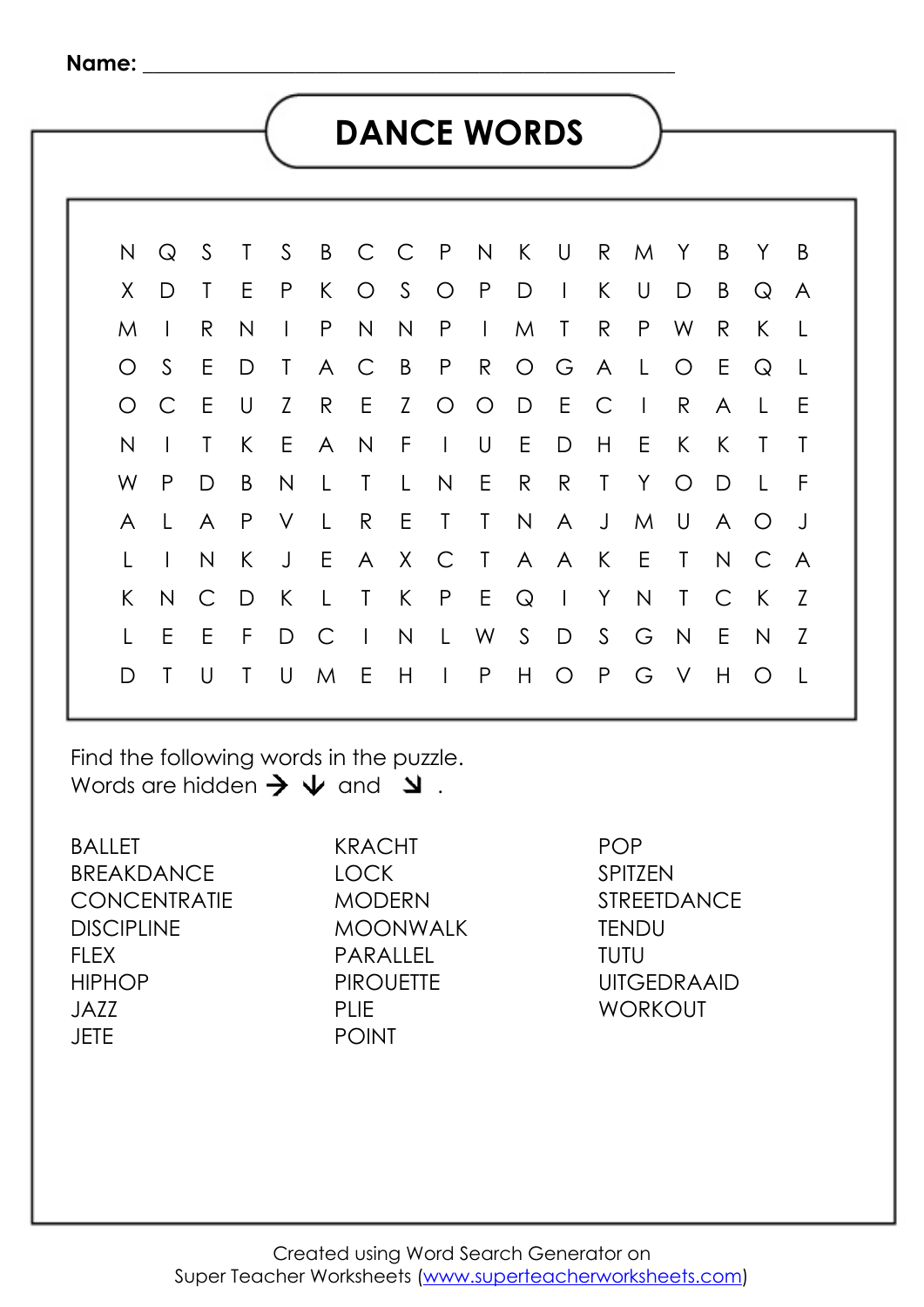#### **SOLUTION**

## **DANCE WORDS**

|  |          |                               |        |           |           | S T S . C . P U B             |  |  |  |                          |         |   |     |  |
|--|----------|-------------------------------|--------|-----------|-----------|-------------------------------|--|--|--|--------------------------|---------|---|-----|--|
|  |          |                               | D T E  |           |           | P.O.OP. IK                    |  |  |  | $\sim$ $\sim$            | . B     |   | . A |  |
|  | $M \mid$ |                               | R      | N         |           | I P N . P I M T R P W R       |  |  |  |                          |         |   | . L |  |
|  |          |                               |        |           | O S E D T | A C . P R O G A L O E         |  |  |  |                          |         |   | . L |  |
|  |          |                               |        | O C E U Z |           | R E . O O D E C I R A         |  |  |  |                          |         |   | . E |  |
|  | N.       | $\Box$ T                      |        |           |           | . EANFIUEDHEK                 |  |  |  |                          |         | K | . Т |  |
|  | W P      |                               | $\Box$ |           |           | . N L T L N E R R T . O D L   |  |  |  |                          |         |   |     |  |
|  |          | ALA                           |        |           |           | . . L R E T T N A J . U A O J |  |  |  |                          |         |   |     |  |
|  |          | $\lfloor$ $\lfloor$ $\rfloor$ | N      |           |           | . . EAX . T . A . E T N C A   |  |  |  |                          |         |   |     |  |
|  |          | K N C                         |        |           |           | . . L T E . I T C K Z         |  |  |  |                          |         |   |     |  |
|  |          | E E                           |        |           |           | . 1 D                         |  |  |  |                          | . E . Z |   |     |  |
|  |          |                               | T U    |           |           | TU. EHIPHOP                   |  |  |  | $\overline{\phantom{a}}$ |         |   |     |  |
|  |          |                               |        |           |           |                               |  |  |  |                          |         |   |     |  |

Word directions and start points are formatted: (Direction, X, Y)

BALLET (SE,10,2) BREAKDANCE (S,5,1) CONCENTRATIE (E,1,11) DISCIPLINE (S,16,2) FLEX (SE,12,3) HIPHOP (E,10,1) JAZZ (S,1,1) JETE (SE,10,8)

KRACHT (S,7,5) LOCK (S,2,5) MODERN (SE,10,6) MOONWALK (S,6,3) PARALLEL (SE,7,1) PIROUETTE (S,4,2) PLIE (E,1,10) POINT (S,15,1)

POP (SE,10,7) SPITZEN (S,17,4) STREETDANCE (SE,6,1) TENDU (S,18,6) TUTU (S,3,2) UITGEDRAAID (E,3,12) WORKOUT (SE,8,1)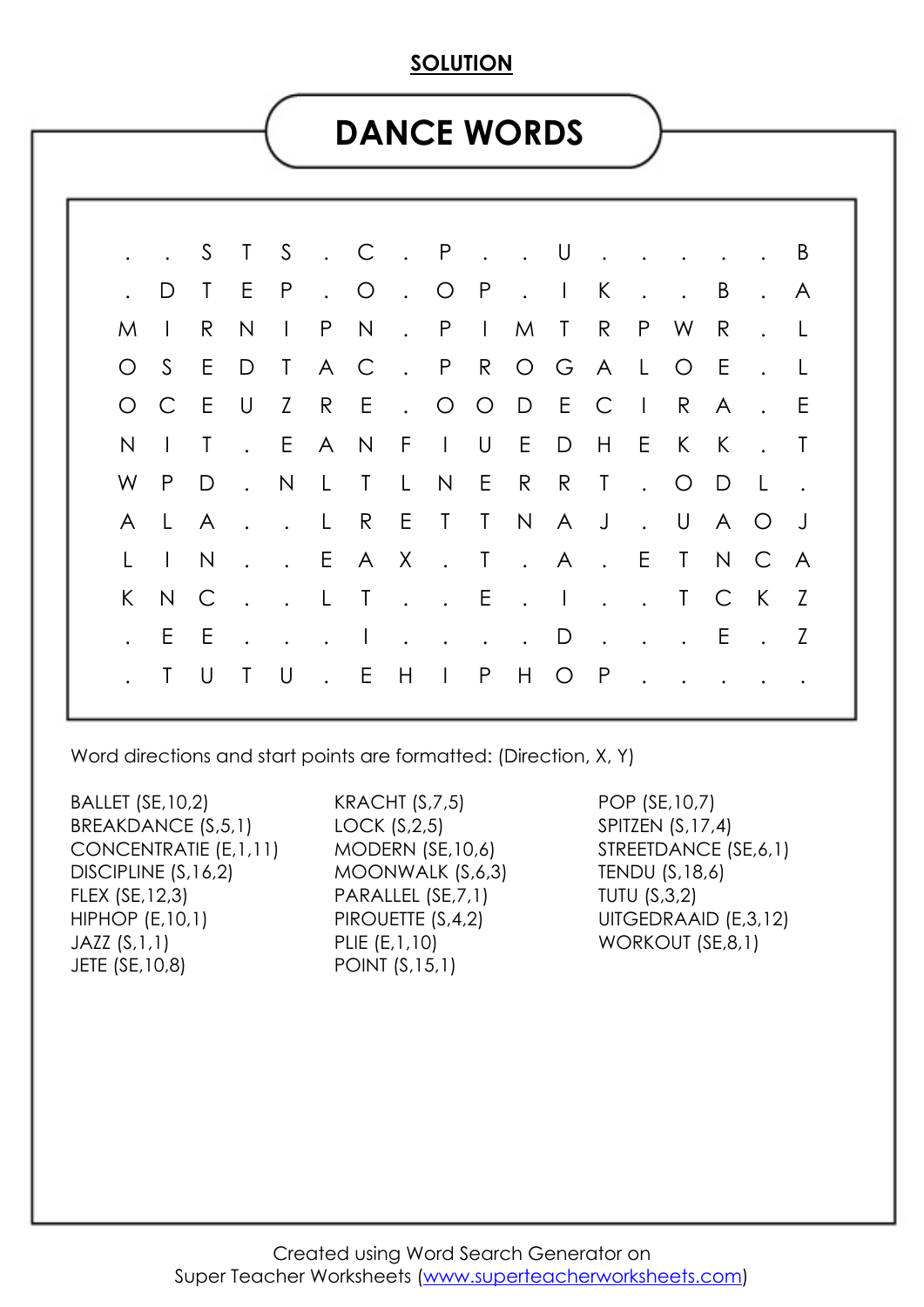### **PUZZLE INFO**

# **DANCE WORDS**

This worksheet was created with the Word Search Generator on Super Teacher Worksheets (www.superteacherworksheets.com).

Puzzle Word List:

TENDU JETE JAZZ HIPHOP PLIE PIROUETTE BALLET STREETDANCE SPITZEN MODERN TUTU KRACHT DISCIPLINE CONCENTRATIE WORKOUT FLEX POINT

PARALLEL UITGEDRAAID MOONWALK POP LOCK BREAKDANCE

Words That Did Not Fit In This Puzzle: DANCER RELEVE GLISSADE

Puzzle Title: DANCE WORDS

Date Created: Mar 25, 2020

Filename: PSRFV

Direct Link: https://www.superteacherworksheets.com/custo m/?ws=PSRFV